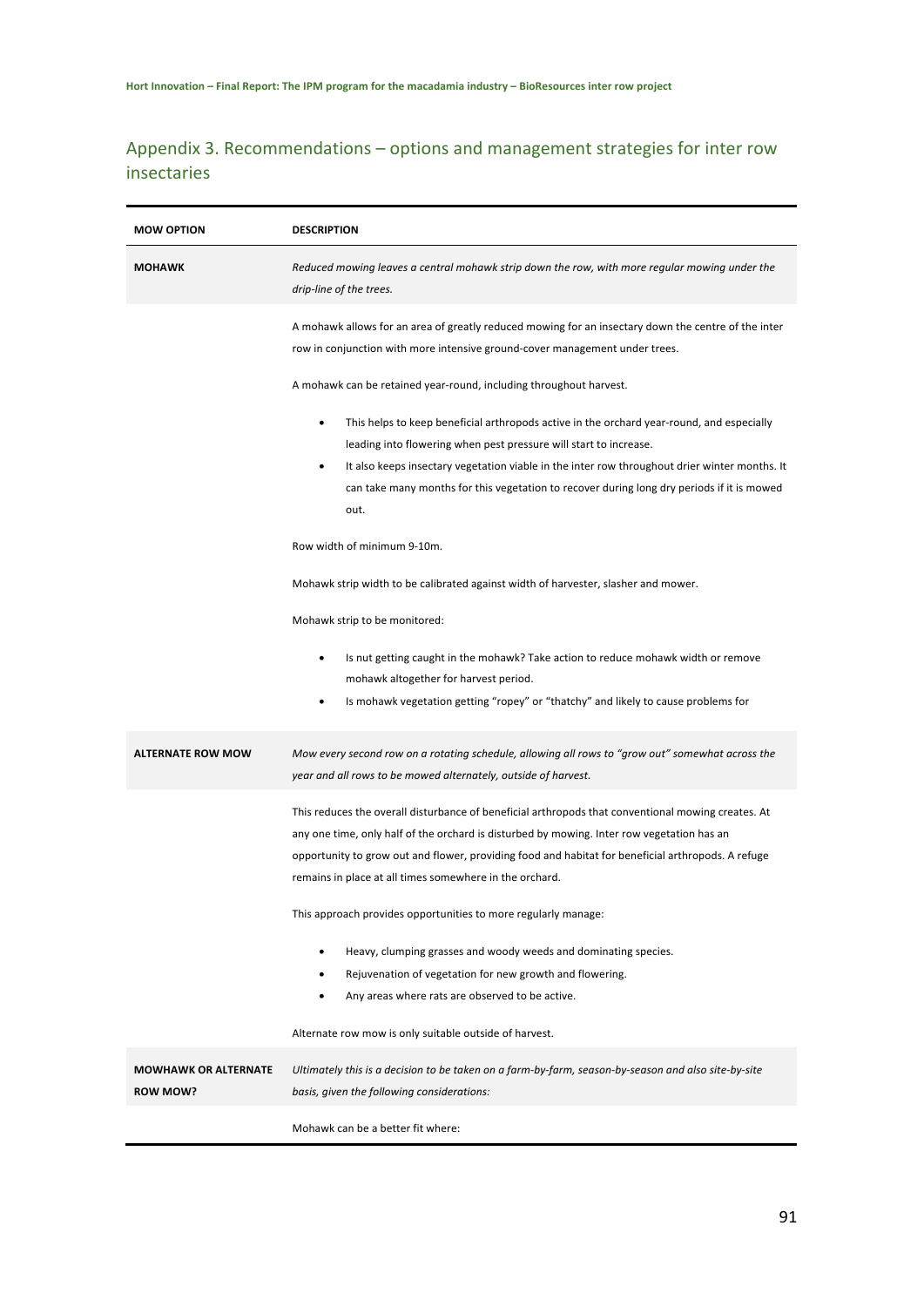- Width is available. 9-10m row minimum.
- Machinery is compatible.
- Retaining insectary vegetation throughout harvest and winter is a priority.
- Time, resources and/or capacity for basic monitoring and management of the mohawk during harvest is available.

Alternate row mow can be a better fit where:

- Width is a constraint. In this trial, mohawk worked best in 9-10m rows.
- In relation to width, machinery operation is a constraint. Configuration of existing machinery may not be optimal in conjunction with a mohawk.
- Time, resources and/or capacity for basic monitoring and management is limited.
- Dominating, clumping plant species, and/or woody weeds are present (eg., setaria, rhodes grass, kikuyu, cobblers' pegs, noogoora bur and so on) and require regular mechanical mangment.
- New blocks and orchards with young trees where the more intensive management of the mohawk is not necessary. The entire inter row can be dedicated to ecosystem services including insectary and soil health until trees begin to set nut.

"Mohawk" and "alternate row mow" described here provide basic templates, which you can trial and innovate for your own farm

**Table 15**: Options for inter row insectaries

Reduced mowing must be conducted with clear objectives, planning, and management strategies, which should be considered on a farm-by-farm basis (see **Table 16**, for recommendations below).

The strategies presented below are listed in order of increasing management commitment and increasing insectary value.

| <b>MOW STRATEGY</b>                        | <b>DESCRIPTION</b>                                                                                                                                                                                    |
|--------------------------------------------|-------------------------------------------------------------------------------------------------------------------------------------------------------------------------------------------------------|
| <b>CURRENT INDUSTRY</b><br><b>STANDARD</b> | Action: Complete close mow of the entire inter row, under the drip-line and down the centre of the<br>inter row.                                                                                      |
|                                            | Objective: The entire inter row is managed for ground cover to harvest standards and requirements.                                                                                                    |
|                                            | The inter row is managed with heavy regular mowing, slashing and/or herbicide year-round with<br>ground cover principally for erosion management and orchard floor suitable for harvest requirements. |
|                                            | A monoculture of densely-packed, carpet-forming grass (eg., smother grass, broad-leafed carpet grass,<br>or couch) is maintained.                                                                     |
|                                            | Monitor and manage rats in the inter row, as appropriate.                                                                                                                                             |
| <b>REDUCED MOW -</b><br><b>CALENDAR</b>    | Action: Mowing is reduced in the inter row using either a mohawk or alternate row mow and<br>scheduled against major orchard activities including pre-harvest clean-up and harvest.                   |
|                                            | Objective: Reduce frequency of mowing to allow for growth of diverse species in inter row vegetation,<br>which will flower and provide habitat for beneficial insects.                                |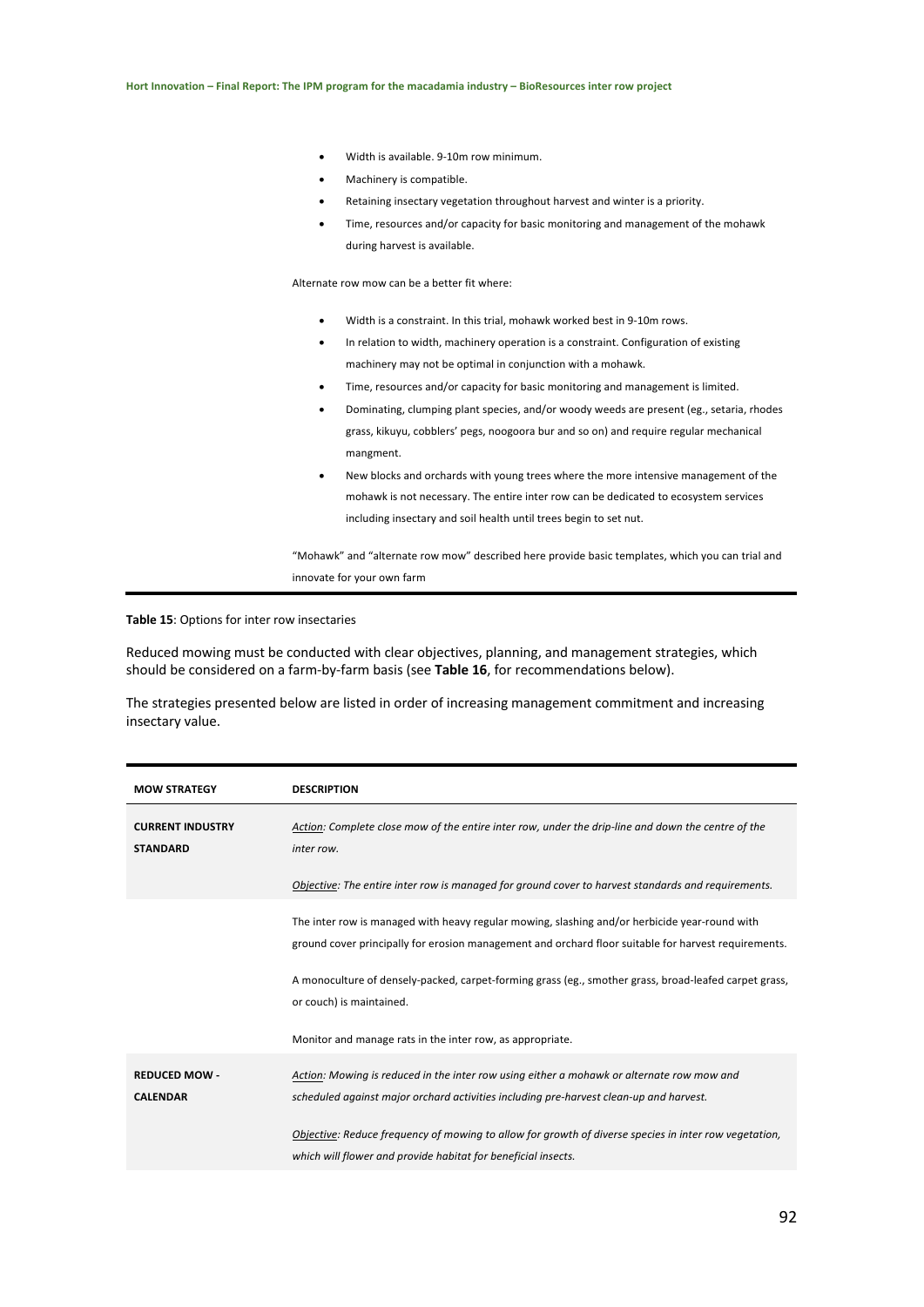|                                           | Reduce mowing to approximately 1-2 month intervals outside of harvest.                                                                                                                                                                                                                                                                                      |
|-------------------------------------------|-------------------------------------------------------------------------------------------------------------------------------------------------------------------------------------------------------------------------------------------------------------------------------------------------------------------------------------------------------------|
|                                           | Suitable for any orchard (most row widths, and moderate available light).                                                                                                                                                                                                                                                                                   |
|                                           | Existing machinery for current industry standard will be suitable.                                                                                                                                                                                                                                                                                          |
|                                           | Monitor and manage rats in the inter row, as appropriate.                                                                                                                                                                                                                                                                                                   |
| <b>REDUCED MOW -</b><br><b>MONITORING</b> | Action: Mowing is reduced in the inter row using either a mohawk or alternate row mow and<br>scheduled on the basis of monitoring and major orchard activities including pre-harvest clean-up and<br>harvest.                                                                                                                                               |
|                                           | Objective: Reduce frequency of mowing based on simple monitoring of vegetation to allow for growth<br>of diverse species in inter row vegetation, which will flower and provide habitat for beneficial insects.                                                                                                                                             |
|                                           | Some farms have good existing mixes of naturalised weeds, grasses and natives, which perform well in<br>low mow insectaries. Observe and monitor for desirable characteristics.                                                                                                                                                                             |
|                                           | Base decisions to mow on basic monitoring of inter row vegetation during the growing season and<br>seasonal extremes. For example:                                                                                                                                                                                                                          |
|                                           | Reduce mowing during prolonged dry periods.<br>$\bullet$                                                                                                                                                                                                                                                                                                    |
|                                           | Reduce mowing to allow flowering of grasses.                                                                                                                                                                                                                                                                                                                |
|                                           | Increase mowing - during wetter periods if growth rates produce large volumes of<br>٠<br>vegetation that can tangle harvester mechanisms; if one grass species or naturalised weed                                                                                                                                                                          |
|                                           | becomes too dominant, if you observe an increase in rat activity.                                                                                                                                                                                                                                                                                           |
|                                           | Suitable for most orchards (row width, available light).                                                                                                                                                                                                                                                                                                    |
|                                           | Existing machinery for current industry standard will be suitable. Consider configuration and settings                                                                                                                                                                                                                                                      |
|                                           | for stream-lined operation of reduced mowing operations for future machinery purchasing decisions.                                                                                                                                                                                                                                                          |
|                                           | Monitor and manage rats in the inter row, as appropriate.                                                                                                                                                                                                                                                                                                   |
| <b>INTERMITTENT SEEDING</b>               | Action: Mowing is reduced in the inter row using either a mohawk or alternate row mow and<br>scheduled on the basis of monitoring and major orchard activities including pre-harvest clean-up and<br>harvest. There will be seeding of the inter row with seed-mixes prepared specifically for macadamia<br>orchards (annually or biannually, as required). |
|                                           | Objective: Seed to improve plant species diversity in the inter row, selecting species with characteristics<br>attractive to beneficial arthropods including flowers and habitat.                                                                                                                                                                           |
|                                           | Some farms do not have good existing mixes of naturalised weeds, grasses and natives. Observe and<br>monitor for dominance, weediness, low value plants. Seeding may be necessary to improve the overall<br>mix.                                                                                                                                            |
|                                           | Some farmers will be interested in simple but targeted and selective improvements of the inter row<br>with seeding.                                                                                                                                                                                                                                         |
|                                           | It is strongly recommended that seed mixes are specifically selected for suitability in the macadamia<br>orchard:                                                                                                                                                                                                                                           |